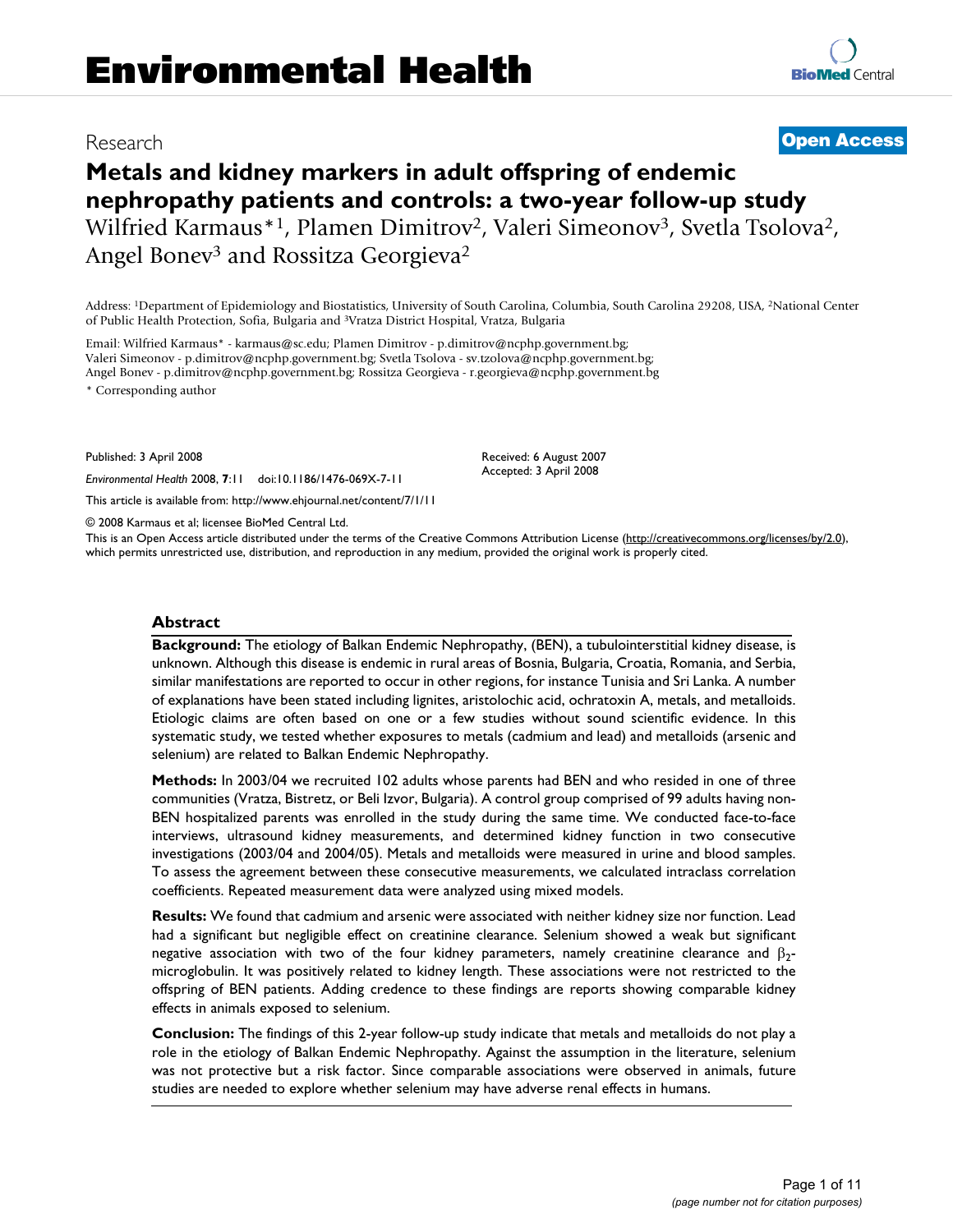## **Background**

Balkan Endemic Nephropathy (BEN) is a tubulointerstitial kidney disease that progresses slowly over many years. First characterized in the Vratza District, Bulgaria in 1956 [1], similar nephropathies were subsequently described in Yugoslavia [2,3] and in Romania [4]. In 1964 this disease was recognized as a new nosological entity and named Balkan Endemic Nephropathy. The final disease stage is characterized by renal failure and shrinkage of both kidneys to the size of walnuts [5]. BEN shows familial clustering and develops only in certain areas in the Balkan countries – Bulgaria, Romania, Serbia, Montenegro, Croatia, and Bosnia and Herzegovina. Its spatial distribution shows a mosaic-like pattern, with some villages afflicted for decades, whereas others situated in the same vicinity have remained free of BEN [6-8]. It is still unknown what causes BEN. Although this disease is endemic in rural areas of the Balkan, endemic nephropathies are reported to occur in other regions. For instance, chronic kidney diseases of uncertain etiology, which resemble BEN, have been reported in Sri Lanka (personal communication, Dr. Alturaliya, Sri Lanka). Every now and then, new explanations emerge emphasizing lignites [9], aristolochic acid [10], ochratoxin A [11], metals, and metalloids [12-15]. However, these claims are often not substantiated by sufficient evidence or scientific studies. For instance, studies claim that exposures to metals (cadmium and lead) and metalloids (arsenic and selenium) are related to the disease, with selenium being protective [12-15].

An important characteristic of BEN is the late onset of the disease (not before age 50) and thus probably a long latency period and/or a period of being at risk between exposure and the gradually developing clinical manifestation of the disease. To determine exposures before the onset of the disease, we chose to study the offspring of patients with BEN, who are at a higher risk for the disease, and use the offspring of other non-BEN patients as a control group.

Early markers for BEN are a lower creatinine clearance, increased excretion in urine of total protein, albumin, and  $β_2$ -microglobulin, and symmetrically decreased kidney measures [16-27]. We recently reported in a cross-sectional investigation that changes in these markers are associated with being offspring of BEN parents [28]. In this work we link clinical markers with the concurrent burden of metals and metalloids.

We investigated four metals and metalloids: lead, arsenic, cadmium, and selenium. Lead, absorbed in blood, is bound extensively to erythrocytes (90–95%) and lead content in whole blood is used routinely as a biomarker of exposure (up to a few months before sampling)

[29,30]. Most arsenic absorbed by the lungs or by the gastro-intestinal tract is excreted in the urine, mainly within 1–2 days. Measurement of urinary arsenic levels is generally accepted as the most reliable indicator of recent exposure [31]. Total arsenic in urine, which is measured in this study, includes inorganic arsenic, as well as its metabolites monomethylarsonic acid and dimethylarsinic acid.

Cadmium is a heavy metal which accumulates predominantly in the kidneys (half-life: 15–40 years) and liver and is excreted mainly in urine. In low-level exposures (below 10 μg/g creatinine) cadmium content in urine reflects body burden and is used as a biomarker of cumulative exposure [30,32]. After absorption, selenium in blood is distributed between red blood cells and plasma/serum. The concentration in plasma or serum is considered to reflect short-term exposure, whereas the selenium content of erythrocytes indicates long-term exposure [32]. In a steady state, the Se levels in red blood cells are considered to be higher than those in serum [33,34], however, both are significantly correlated and comparably associated with daily intake [35-37]. Serum selenium is used for assessment of occupational and environmental selenium exposure, including nutritional status, in various studies, for instance, the U.S. National Health and Nutrition Examination Survey [32,38,39].

Based on prior reports in the BEN literature we formulated five hypotheses:

1) Selenium serum concentration is protective against adverse kidney effects.

2) Lead in blood, 3) cadmium in urine, and 4) arsenic in urine are associated with adverse alterations in BEN kidney markers and size.

5) Adult offspring with a parental history of BEN show stronger associations between metals and/or arsenic and kidney variables.

Since the incidence of BEN shows a spatial distribution with a mosaic-like pattern one may consider to simultaneously compare residents from BEN villages and non-BEN villages and specific exposures. By doing so, we could compare combined effects of residence and of specific exposures. This would be advantageous, since we would also control for unknown risk factors acting in BEN villages. However, we need to take into consideration that we do not have BEN patients from non-BEN villages (Figure 1). Thus, a formal testing of interaction terms will not work. Alternately, if we compare the effect of metals in BEN-offspring from BEN villages with the effect of metals in non-BEN offspring from non-BEN villages, we would mix two effects: the specific metal effect and an unknown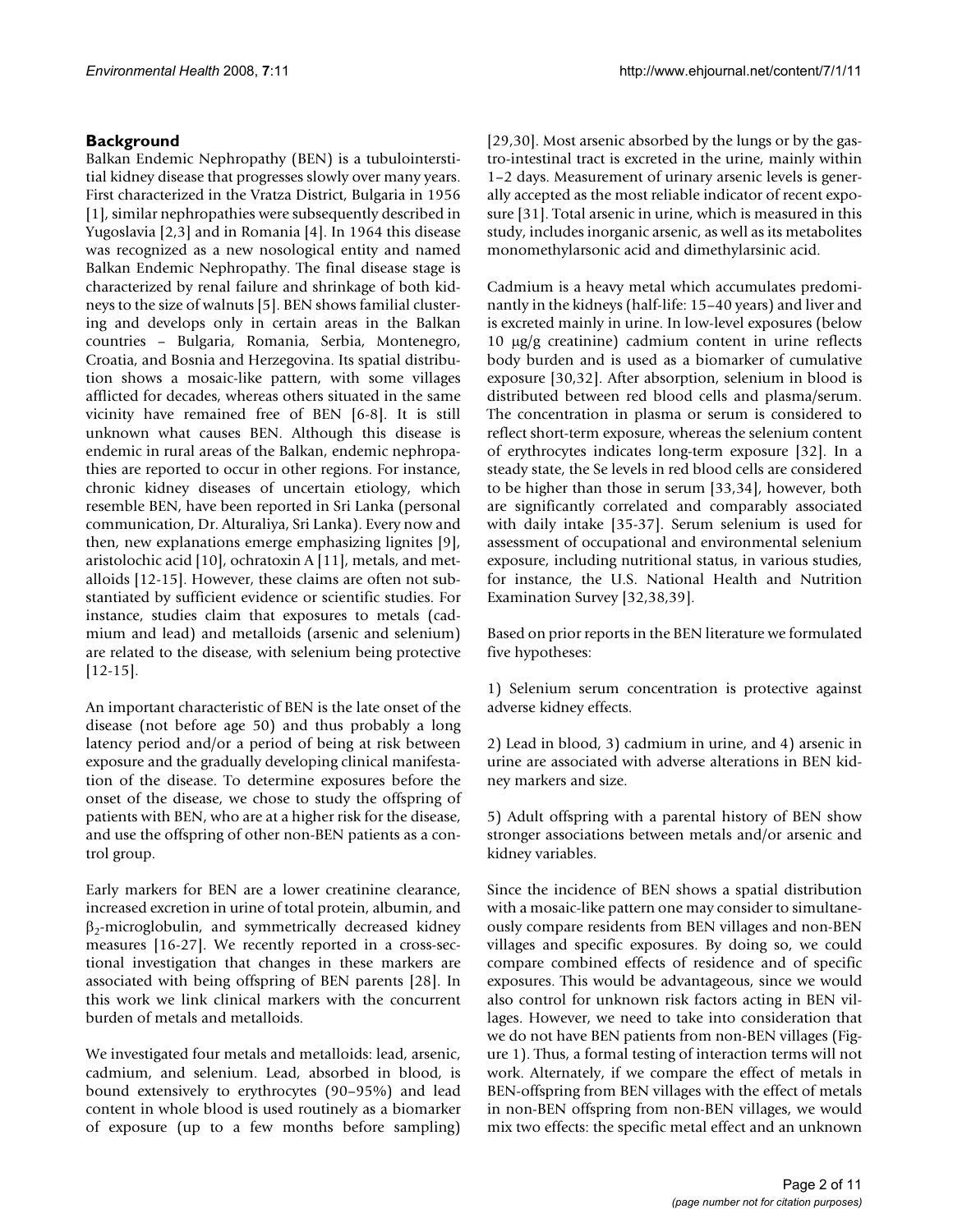|                                     | BEN-     | Non-BEN- |
|-------------------------------------|----------|----------|
|                                     | Villages | villages |
| Offspring of<br><b>BEN</b> patients |          |          |
| Offspring of<br>control patients    |          |          |

**Figure 1 Study designs for Balkan Endemic Nephropathy.**

spatial effect, which would result in confounding. To estimate spatial effects, ecological studies have been conducted and have attributed differences to specific factors [14]. We considered that testing of specific risk factors requires a more rigorous comparison, namely of offspring of BEN and non-BEN patients from BEN villages.

## **Methods**

#### *Study Population*

From October, 2003, to April, 2004, we recruited 102 adults whose father and/or mother were registered in the Vratza Hospital as BEN patients and who resided in one of three communities (Vratza, Bistretz, or Beli Izvor, Bulgaria). The parental diagnosis of BEN was based on epidemiological, clinical/laboratory, and pathological/ anatomical criteria [40]. Regarding epidemiology, the region is known to have a high prevalence of BEN. The individual criterion is onset after the age of 50. Clinical and laboratory criteria are as follows: obscure onset, chronic course, absence of edema, and normochromic anemia in the more advanced phases. Pathologically, an almost symmetrical macroscopic shrinkage of the two kidneys is found. A control group of nearly equal size, 99 adult offspring of non-BEN hospitalized patients was enrolled at the same time. Diagnoses in control parents included diabetes mellitus, cardiovascular disorders, and liver problems. Only three of the 99 control subjects had parents with kidney diseases (one paternal kidney cancer not related to BEN and two maternal pyelonephritis cases). Subjects of both groups were frequency-matched according to gender and ten-year age groups. The population was enrolled and examined in 2003/04 and re-examined in 2004/05, which provided us with two repeated measurements one year apart.

All participants provided written consent through a procedure approved by the Institutional Review Board (human subject research committee) of the National Center of Public Health Protection, Sofia, Bulgaria. This research was reviewed and approved by the Commission of Medical Ethics at the National Center of Hygiene, Medical Ecology and Nutrition, Sofia, Bulgaria, on December 16, 2002.

#### *Interviews*

We conducted face-to-face interviews with all participants, either in the hospital or by visiting them in their home villages. The standardized questionnaire asked for the place of residence, type of water supply, diet, smoking and drinking habits, medical symptoms, family history of BEN, family history of other kidney diseases and kidney tumors, and occupational history.

#### *Physical examination and determination of kidney sizes*

Physical examinations, performed by an experienced physician with board certification in internal diseases and nephrology, assessed the general health status of the study subjects, including height and weight, and looked for symptoms of BEN and/or other internal diseases. Blood pressure was measured according to standards set by the World Health Organization [41].

Ultrasound examination of both kidneys included the patient lying on the left side and then on the right side, and took 20–30 minutes. The longest dimension of the kidney, the thickness of the kidney parenchyma (in the thinnest or minimal part), and the relationship of parenchyma and pyelon were measured. Data gathered also included parenchyma structure and the location, size, and morphology (cysts, stones, and tumors) of the kidneys. The images were saved electronically for future reference. The ultrasonographer (AGB) worked in the Department of Image Diagnostics, Vratza District Hospital, and was blinded to the clinical status of the participant (BEN or control offspring).

#### *Urine and blood collection and determination of kidney markers*

Prior to the examination day, study subjects were provided with 100 mL polypropylene containers and instructed to collect their urine, avoiding external contamination, immediately after rising in the morning and to take it to the laboratory without delay. They were also told to refrain from eating fish, seafood, chicken, and organ meat during the week before sample collection in order to diminish their intake of organic arsenic via diet. At the laboratory, aliquots of the first morning urine sample were transferred to polypropylene tubes: one aliquot was used for the measurement of creatinine; the other two were acidified with either 1N HCl (Merck) for arsenic determination or  $1N HNO<sub>3</sub>$  (Merck) for cadmium determination. Then the aliquots were frozen at -20°C.

After the morning urine collection, the participants underwent a 4-hour examination with urine and blood sampling. Study subjects were asked to empty their bladders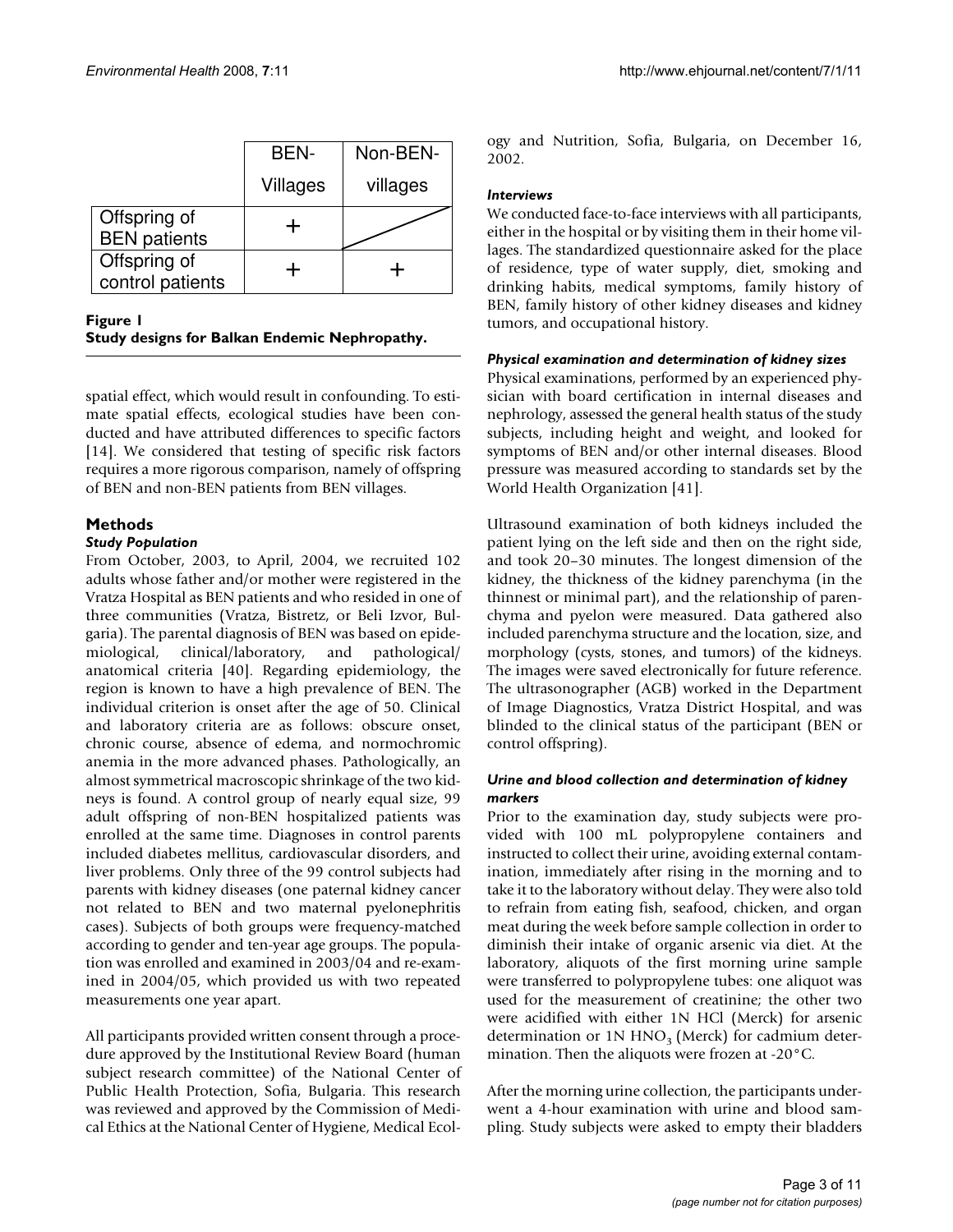and were given 0.5 L of water to drink. From that moment on, all their urine was collected in polyethylene containers and refrigerated: At the end of the 1st hour and at 4 hours the study subjects were asked to urinate. Venous blood was collected after 2 hours.

The hour-one urine was checked with pH-indicator paper strips (Merck). If the pH was lower than 7, a portion of the urine was alkalized by adding 1N NaOH until a pH equal to 7 or between 7 and 8 was reached. Creatinine and  $β_2$ microglobulin were measured in aliquots of the hour-one urine sample. The volume of the hour-one urine sample was taken into account when the total urine volume was recorded at the end of the 4-hour period. The total 4-hour urine sample was apportioned into aliquots and frozen at -20°C. As described elsewhere [28], we determined total protein, albumin, and creatinine in urine in the 4-hour sample. To adjust for creatinine concentration, it was measured three times: in the first morning, the hour-one, and the 4-hour samples.

Venous blood for hematology, the determination of lead, and for serum separation was taken in the middle of the 4-hour urine collection period. Blood samples for determination of lead were drawn in  $K_2EDTA$  vacutainers. Serum was separated for the analyses of selenium and creatinine.

#### *Creatinine clearance*

Creatinine clearance (CCR) was estimated from serum creatinine values by using the Cockcroft and Gault (1976) formula [42]. Specifically,

 $CCR \text{ (ml / min)} = \frac{(140 - \text{age}) \times \text{body weight in kg}}{\text{(serum creationing} \times 72)}$ 140  $\frac{10000}{(72)}$  ( $\times$ 0.85 for females)

We adjusted CCR by dividing through body surface area  $[$  = square root ((height in cm  $\times$  weight in kg)/3600)].

#### *Analyses of trace elements*

Lead, cadmium, arsenic, and selenium were determined using Perkin-Elmer atomic absorption spectrometers (Bodenseewerk Perkin-Elmer, Ueberlingen, Germany). A Model 4110 ZL atomic absorption spectrometer (AAS) with a transverse heated graphite atomizer (THGA) and longitudinal Zeeman-effect background correction equipped with an AS-72 autosampler, electrodeless discharge lamps (EDL) System II, software WinLab (Version 1.2) and both "Standard" (Part No B 300–0643) and "End-capped" (Part No B 300–0644) THGA tubes with integrated platforms was used for direct electro-thermal AAS measurements of lead in blood, selenium in serum, and cadmium in urine. A Model 3030 AAS with a Mercury/Hydride System MHS-20, automatic deuterium background corrector and EDL System II was used for

direct hydride generation AAS determinations of arsenic (As) in urine.

To measure lead (Pb), blood was diluted 10-fold with 0.25% v/v Triton X-100; 10 μL of the sample and 25 μg of  $(NH_4)$ <sub>2</sub>HPO<sub>4</sub> as a chemical modifier were injected into the THGA, pre-treated with 250 μg of zirconium and 20 μg of iridium [43]. For selenium (Se), serum was diluted 5-fold with 0.1% v/v Triton X-100 in 0.2%  $HNO_3$ ; 10 µL injections of the sample and 10 μg of rhodium modifier were injected into the THGA; standard addition calibration was applied [44]. For cadmium (Cd) in urine, the samples were diluted 5-fold with 0.05 v/v Triton X-100 in 0.2% HNO<sub>3</sub>; 10 μL of the sample and 25 μg of  $(NH_4)$ <sub>2</sub>HPO<sub>4</sub> as a chemical modifier were injected into the THGA, pre-treated with 250 μg of zirconium and 20 μg of iridium [43]. Matrix-matched calibrations were applied for Pb, Se, and Cd. Total As was determined after transformation of the inorganic arsenic,  $As(III) + As(V)$ , monomethylarsonate and dimethylarsinate, into similarly reactive species by treatment with L-cysteine. The final dilution of the urine samples was 5-fold. 10 mL aliquots were directly analyzed by hydride generation AAS [45].

We used the following reference materials for trace elements: Lyphochek Urine Metals Control Level 1, Cat. No. 400 (Bio-Rad Laboratories, Germany); Seronorm Trace Elements Urine Blank Cat. No. 201305; Seronorm Trace Elements Serum Level 1, Cat. No. 201405, and Level 2, Cat. No. 203105; Seronorm Trace Elements Whole Blood, Level 1, Cat. No. 201505, and Level 2, Cat. No. 201605 (Sero AS, Norway).

#### *Statistical analyses*

Outcome variables were total protein, albumin,  $β_2$ microglobulin, creatinine in serum, CCR, kidney cortex width, and kidney length. To answer the question whether these outcomes are related to selenium serum concentration, lead in blood, and cadmium and arsenic urine excretion, we controlled for potentially confounding factors such as gender, age, history of smoking, diabetes mellitus, hypertension, body surface area (BSA), and creatinine in the morning urine sample, the 1-hour, and the 4-hour urine samples. We defined hypertension (Table 1) according to the The Seventh Report of the Joint National Committee on Prevention, Detection, Evaluation, and Treatment of High Blood Pressure [46]. For smoking, we distinguished between current smoker, ex-smoker, and non-smoker. We asked for presence of diabetes mellitus and determined hypertension in the first investigation (2003/04) and for new occurrence in the second investigation. BSA was used in the model to control for the effect of weight and height on kidney markers. In each investigation (2003/04 and 2004/05) the average kidney cortex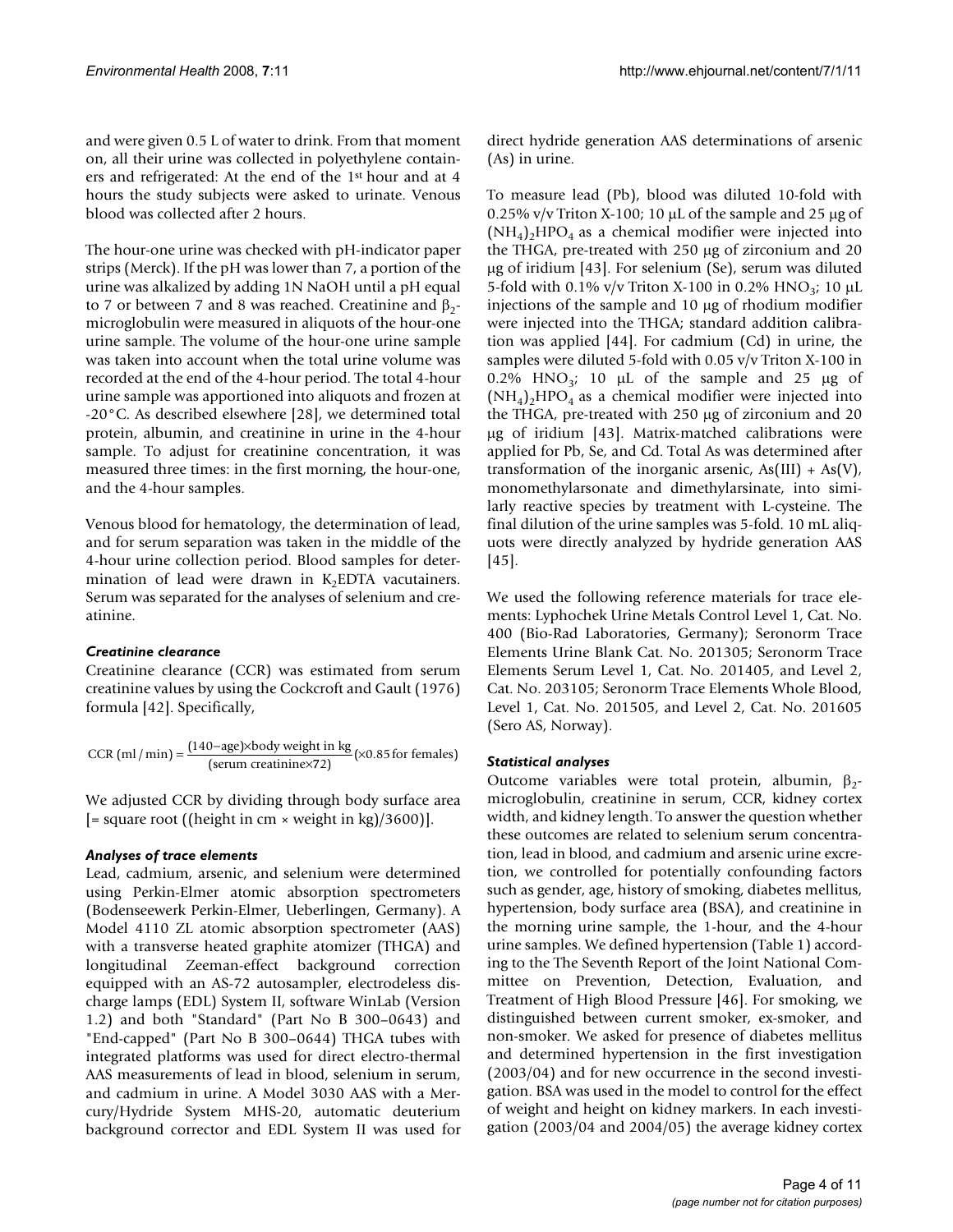|                                      |                    |                                             | 2003/04                                        | 2004/05                                    |                                                |  |  |
|--------------------------------------|--------------------|---------------------------------------------|------------------------------------------------|--------------------------------------------|------------------------------------------------|--|--|
|                                      |                    | Offspring of BEN<br>patients, $n = 102$ (%) | Offspring of control<br>patients, $n = 99$ (%) | Offspring of BEN<br>patients, $n = 93$ (%) | Offspring of control<br>patients, $n = 96$ (%) |  |  |
| Gender                               | Men                | 50.0                                        | 47.5                                           | 48.8                                       | 47.9                                           |  |  |
| Age                                  | $30 - 40$          | 32.4                                        | 15.5                                           | 32.3                                       | 15.6                                           |  |  |
|                                      | $41 - 55$          | 43.1                                        | 57.6                                           | 43.0                                       | 58.3                                           |  |  |
|                                      | 56 plus            | 24.5                                        | 27.3                                           | 24.7                                       | 26.0                                           |  |  |
| Place of birth                       | <b>BEN</b> village | 95.0                                        | 72.7                                           | 94.6                                       | 72.9                                           |  |  |
| Smoking status                       | current smoker     | 39.2                                        | 34.4                                           | 38.7                                       | 35.4                                           |  |  |
|                                      | ex-smoker          | 22.6                                        | 2.1                                            | 21.5                                       | 12.5                                           |  |  |
|                                      | non-smoker         | 38.2                                        | 53.5                                           | 39.8                                       | 52.1                                           |  |  |
| <b>Diabetes</b>                      |                    | 7.8                                         | 6.1                                            | 5.4                                        | 7.3                                            |  |  |
| Hypertension in the<br>offspring ξ   |                    | 30.4                                        | 19.2                                           | 32.3                                       | 22.9                                           |  |  |
| Other urinary tract<br>diseases      | kidney cancer      | 2.0                                         | 0                                              | 2.2                                        | 0                                              |  |  |
|                                      | kidney stones      | 10.8                                        | 4.0                                            | 10.8                                       | 6.5                                            |  |  |
|                                      | Pyelonephritis     | 10.8                                        | 0                                              | 9.7                                        |                                                |  |  |
|                                      | Hydronephrosis     |                                             | 0                                              |                                            | 0                                              |  |  |
|                                      | Cystitis           | 3.9                                         | 5.1                                            | 5.4                                        | 5.2                                            |  |  |
| BSA $#$ mean<br>(standard deviation) | 1.87(0.22)         | 1.82(0.21)                                  | 1.86(0.18)                                     | 1.81(0.17)                                 |                                                |  |  |

#### **Table 1: Characteristics of the Cohort of Adult Offspring of BEN Patients and Controls**

ξ Systolic blood pressure ≥ 140 and/or diastolic ≥ 90 mm Hg [41]

# BSA = square root ((height in cm × weight in kg)/3600).

The intraclass correlation coefficient (ICC) is the between- subject minus the within- subject variance as a ratio to the sum of the two variances. A positive value of, for instance, 0.60 indicates that 60% of the variation is due to between-subject and 40% due to within-subject variance. ICC can become negative when the within-subject variance exceeds the between-subject variance.

width and kidney length of both kidneys were used as predictors.

In order to estimate the association between repeated measurements of arsenic, cadmium, lead, selenium, and kidney markers, we applied linear mixed models. Measurements of the two investigations are not independent and mixed models allowed for adjusting for within-participant effects [47]. The mixed model assumes that the random effects and the error vector are normally distributed, which was the case for kidney sizes and CCR; β2-microblobulin was log-transformed. SAS PROC MIXED was used to perform the regression analysis [48]. We used the Akaike information criteria and likelihood ratio tests to examine the significance of serial correlation (repeated statement) as well as to model random effects, along with a suitable variance-covariance matrix structure. To investigate whether offspring with a parental history of Balkan Endemic Nephropathy are more susceptible to metals and metalloids, we additionally stratified the models by parental history.

To compare the agreement between measurements of continuous variables in 2003/04 and 2004/05 we used the intra-class correlation coefficient (ICC). This is the between-subject minus the within-subject variance divided by the sum of the two variances. The ICC quantifies the proportion of total outcome variance that is due to inter-individual variation. A positive value, for instance, of 0.60 indicates that 60% of the variation is due to between-subject and 40% due to within-subject variance. ICC can become negative when the within-subject variance exceeds the between-subject variance. Due to methodological considerations [49], we chose not to directly adjust for creatinine using creatinine-adjusted parameters but to introduce creatinine as a confounder in the regression models.

#### **Results**

Of the 201 participants from the first year, 189 participated in the follow-up (94%). Two were deceased, one moved out of the area, two could not be contacted, and seven decided not to participate further. Of the twelve lost nine were offspring of BEN patients. With the exception of hypertension, potential risk factors show similar distributions in each of the two investigations (Table 1). Of the BEN offspring, 30.4% had hypertension in 2003/04 and 29% in 2004/05. A lower prevalence was detected in control offspring (19.2 and 22.9%, respectively). BEN patients also reported more often a history of kidney stones and pyelonephritis.

Regarding arsenic and cadmium (measured in morning urine) and creatinine (measured in morning urine sam-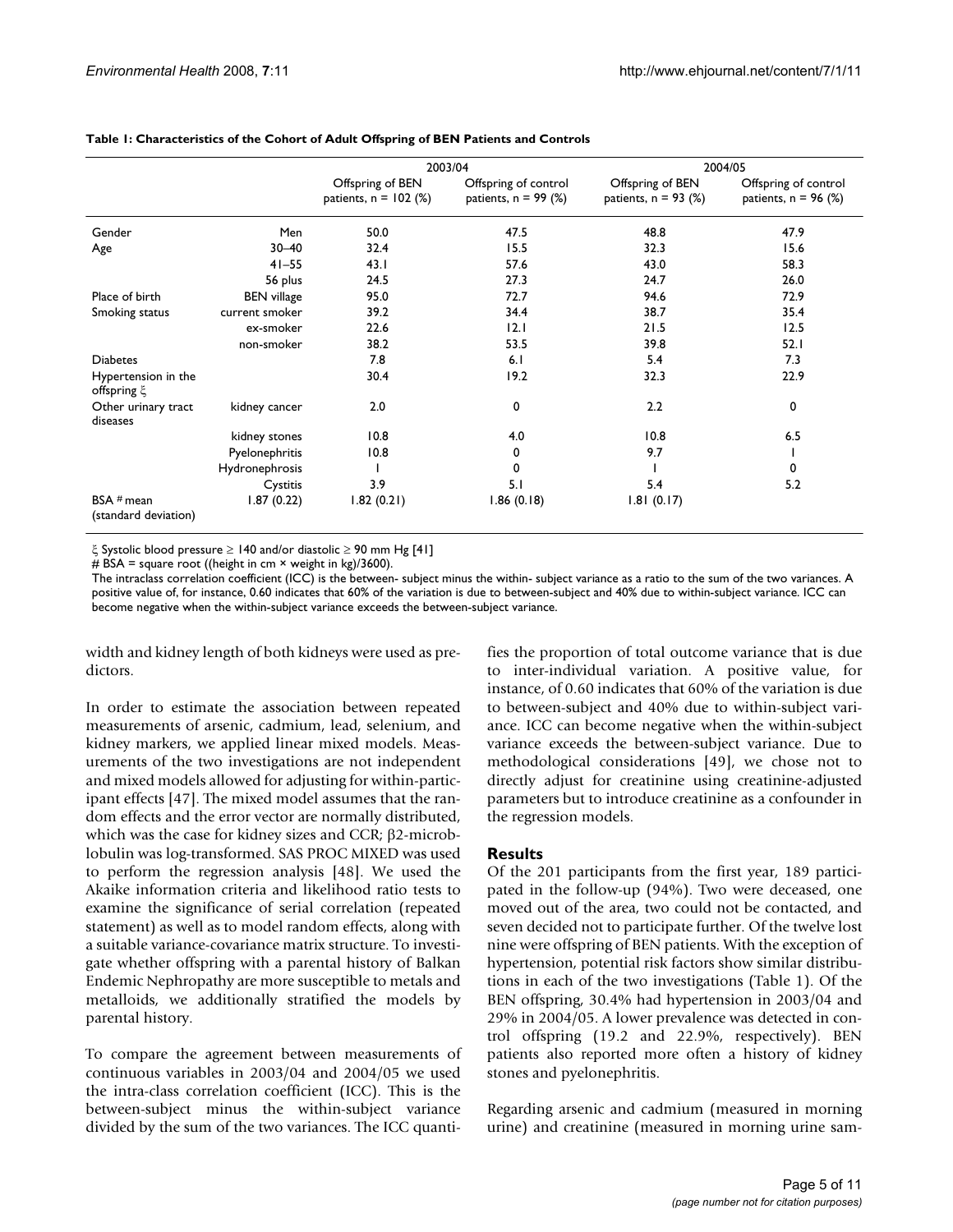|                                     | Variable | N   | Median | 5%-value | 95%-value | Spearman correlation coefficient (p) | ICC     | ICC 5%-value |
|-------------------------------------|----------|-----|--------|----------|-----------|--------------------------------------|---------|--------------|
| As in urine $(\mu g/L)$             | 2003/04  | 201 | 3.10   | 0.70     | 9.30      | 0.28(0.0001)                         | $-0.06$ | $-0.18$      |
|                                     | 2004/05  | 189 | 2.90   | 0.80     | 8.90      |                                      |         |              |
| Cd in urine $(\mu g/L)$             | 2003/04  | 201 | 0.60   | 0.15     | 2.15      | $0.48 \leq 0.0001$                   | 0.44    | 0.34         |
|                                     | 2004/05  | 189 | 0.70   | 0.27     | 1.91      |                                      |         |              |
| Creatinine in morning urine $(g/L)$ | 2003/04  | 201 | 0.72   | 0.15     | 1.80      | $-0.06(0.40)$                        | $-0.47$ | $-0.56$      |
|                                     | 2004/05  | 189 | 0.75   | 0.10     | 1.95      |                                      |         |              |
| Pb in blood $(\mu g/L)$             | 2003/04  | 201 | 90.90  | 47.10    | 213.00    | $0.70 \leq 0.0001$                   | 0.69    | 0.62         |
|                                     | 2004/05  | 189 | 85.00  | 39.10    | 203.00    |                                      |         |              |
| Se in serum $(\mu g/L)$             | 2003/04  | 201 | 56.90  | 36.00    | 78.50     | $0.45 \leq 0.0001$                   | 0.17    | 0.05         |
|                                     | 2004/05  | 189 | 72.10  | 46.40    | 95.70     |                                      |         |              |

**Table 2: Metals and metalloids in urine and serum in two consecutive investigations**

The intraclass correlation coefficient (ICC) is the between- subject minus the within- subject variance as a ratio to the sum of the two variances. A positive value of, for instance, 0.60 indicates that 60% of the variation is due to between-subject and 40% due to within-subject variance. ICC can become negative when the within-subject variance exceeds the between-subject variance.

ples), we found no agreement between the two investigations for creatinine, a moderate agreement for arsenic and a good agreement for cadmium (Spearmen rank correlation and ICC, Table 2). For creatinine in morning urine samples the within-subject variance exceeds the betweensubject variance. When we used the directly creatinineadjusted parameters (division by the creatinine concentrations) the agreement for cadmium and arsenic was reduced, simply because of the high intra-individual variance of creatinine. There was a better agreement for two measurements, namely lead in blood and selenium in serum, measured one year apart.

Regarding the kidney parameters, Spearman rank correlation and ICC were low for total protein and albumin in serum, for creatinine in the 1-hour and 4-hour urine sample, and for the glomerular filtration rate (Table 3). These values did not improve when we directly adjusted for creatinine, since the within-subject variance of creatinine was high. The agreement between the sonographic determinations of kidney dimensions (kidney cortex and kidney length),  $\beta_2$ -microglobulin, and the estimated creatinine clearance (CCR) was sufficient to conclude that they measure some underlying disease processes. In the following analyses we focus on these four parameters to test whether arsenic and metals explain their variance.

|                                                          | Variable | N          | Median | 5%-value | 95%-value | Spearman correlation coefficient (p) |         | ICC 5%-value |
|----------------------------------------------------------|----------|------------|--------|----------|-----------|--------------------------------------|---------|--------------|
| Total protein in urine (mg/L)                            | 2003/04  | 201        | 30.0   | 10       | 140       | $-0.03$ (p = 0.73)                   | 0.03    | $-0.09$      |
|                                                          | 2004/05  | 189        | 13.5   | 0        | 86        |                                      |         |              |
| Albumin in urine (mg/L)                                  | 2003/04  | <b>201</b> | 5.9    | 0.9      | 36        | 0.05(0.53)                           | $-0.14$ | $-0.26$      |
|                                                          | 2004/05  | 188        | 1.0    | 0.9      | 17        |                                      |         |              |
| $\beta_2$ -micro-globulin in urine (ng/mL)               | 2003/04  | <b>201</b> | 25.1   | 7.3      | 171       | $0.41 \leq 0.0001$                   | $-086$  | $-0.89$      |
|                                                          | 2004/05  | 189        | 37.5   | 12.5     | 244       |                                      |         |              |
| Creatinine in 1-hour urine $(g/L)$                       | 2003/04  | 188        | 0.27   | 0.06     | 1.23      | $0.29$ (p < 0.001)                   | 0.23    | 0.11         |
|                                                          | 2004/05  | 189        | 0.44   | 0.11     | 1.7       |                                      |         |              |
| Creatinine in 4-hour urine (g/l)                         | 2003/04  | <b>201</b> | 0.19   | 0.05     | 1.43      | 0.05(0.47)                           | $-0.04$ | $-0.16$      |
|                                                          | 2004/05  | 189        | 0.13   | 0.03     | 0.54      |                                      |         |              |
| Glomerular filtration rate/BSA#                          | 2003/04  | 200        | 59.8   | 22.4     | 292       | 0.07(0.33)                           | $-0.16$ | $-0.27$      |
|                                                          | 2004/05  | 189        | 41.5   | 5.6      | 44        |                                      |         |              |
| CCR (Cockcroft & Gault)/BSA#<br>(mL/min/m <sup>2</sup> ) | 2003/04  | 199        | 58.2   | 41.6     | 79.7      | $0.264 \le 0.0003$                   | 0.24    | 0.12         |
|                                                          | 2004/05  | 189        | 54.4   | 38.4     | 87.0      |                                      |         |              |
| Kidney length (average of both)<br>(mm)                  | 2003/04  | 201        | 118.5  | 106      | 128.5     | 0.91 (< 0.0001)                      | 0.92    | 0.9          |
|                                                          | 2004/05  | 189        | 118    | 106.5    | 129.5     |                                      |         |              |
| Minimal kidney cortex width<br>(average) (mm)            | 2003/04  | 201        | 16.0   | 12       | 18.5      | $0.68$ (< 0.0001)                    | 0.66    | 0.58         |
|                                                          | 2004/05  | 189        | 15.5   | 12       | 9         |                                      |         |              |

**Table 3: Clinical markers of kidney function in two consecutive investigations**

# BSA = square root ((height in cm × weight in kg)/3600)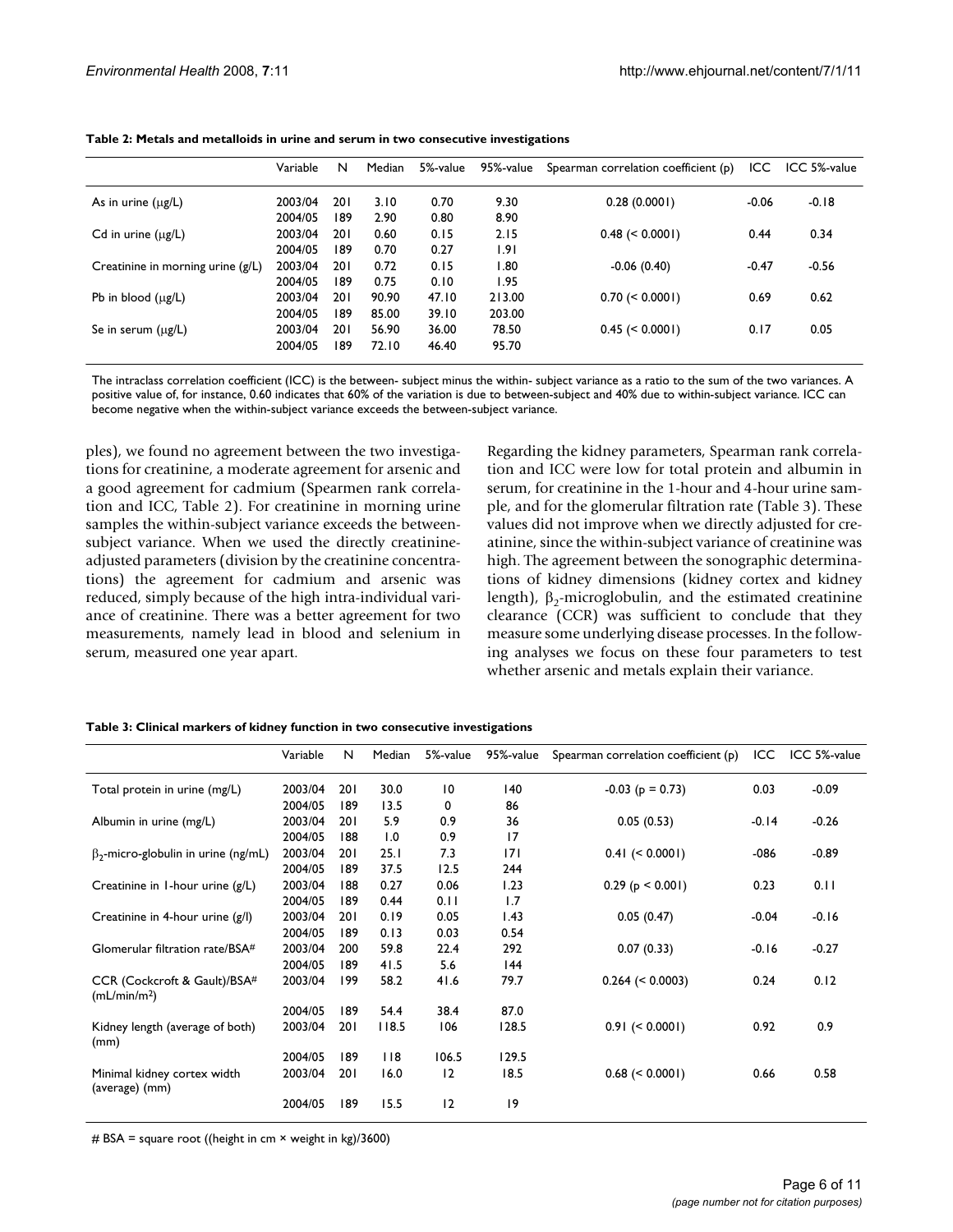| Table 4: Association of metals and metalloids with $\beta_2$ -microglobulin, creatinine clearance, and kidney length controlling for confounders |  |
|--------------------------------------------------------------------------------------------------------------------------------------------------|--|
|                                                                                                                                                  |  |

|                                   | $\beta$ 2-microglobulin (ng/mL) |                          |                         | CCR Cockcroft, Gault/BSA (mL/min/m <sup>2</sup> ) |                          |                          | Kidney length (mm)       |                          |                         |
|-----------------------------------|---------------------------------|--------------------------|-------------------------|---------------------------------------------------|--------------------------|--------------------------|--------------------------|--------------------------|-------------------------|
|                                   | Total sample                    | Ben-offspring            | Control-<br>offspring   | Total sample                                      | Ben-offspring            | Control-<br>offspring    | Total sample             | Ben-offspring            | Control-<br>offspring   |
|                                   | $n = 201$ , obs =<br>387        | $n = 102$ , obs =<br>192 | $n = 99$ , obs =<br>195 | $n = 201$ , obs =<br>388                          | $n = 102$ , obs =<br>193 | $n = 99$ , obs =<br>195  | $n = 201$ , obs =<br>388 | $n = 102$ , obs =<br>193 | $n = 99$ , obs =<br>195 |
| Intercept                         | 1.260                           | 0.992                    | 1.358                   | 98.33                                             | 88.30                    | 105.97                   | 100.32                   | 98.41                    | 99.91                   |
| Blood lead $(\mu g/L)$            | $-0.001$                        | $-0.001$                 | $-0.001$                | $-0.02$                                           | 0.01                     | $-0.06*$                 | 0.005                    | $-0.01$                  | 0.00                    |
| Selenium in serum (µg/L)          | 0.001                           | $0.003*$                 | 0.000                   | $-0.09*$                                          | $-0.05$                  | $-0.14*$                 | $0.02*$                  | $0.04*$                  | 0.01                    |
| Cadmium in urine (µg/L)           | 0.042                           | 0.074                    | 0.003                   | $-2.09$                                           | $-2.98$                  | $-1.53$                  | 0.10                     | 0.11                     | 0.05                    |
| Arsenic in urine (µg/L)           | 0.001                           | 0.001                    | 0.002                   | 0.18                                              | 0.37                     | 0.17                     | $-0.06$                  | $-0.11$                  | $-0.07$                 |
| Sex, male                         | $0.189*$                        | $0.235*$                 | $0.151*$                | $8.88*$                                           | 4.70                     | $13.09*$                 | 1.92                     | 1.19                     | 2.45                    |
| Age (years)                       | $0.004*$                        | $0.008*$                 | 0.002                   | $-0.67*$                                          | $-0.57*$                 | $-0.69*$                 | 0.01                     | $-0.02$                  | 0.02                    |
| Current smoker                    | $-0.095*$                       | $-0.233*$                | $-0.004$                | $-0.30$                                           | 2.89                     | $-3.01$                  | 0.29                     | $2.77*$                  | $-0.48$                 |
| Ex-smoker                         | 0.024                           | $-0.059$                 | 0.039                   | $-1.53$                                           | 3.57                     | $-8.33*$                 | $-0.12$                  | 0.98                     | $-0.09$                 |
| Diabetes mellitus                 | 0.058                           | 0.210                    | $-0.063$                | $-2.10$                                           | $-2.99$                  | $-3.99$                  | $-1.87$                  | $-4.01$                  | $-0.25$                 |
| Hypertension                      | 0.048                           | $-0.040$                 | 0.100                   | 1.11                                              | $-0.11$                  | 2.42                     | $-0.89$                  | 0.53                     | $-1.72$                 |
| Body surface area #               | $-0.174$                        | $-0.139$                 | $-0.116$                | $\overline{a}$                                    | $\overline{\phantom{a}}$ | $\overline{\phantom{a}}$ | $8.58*$                  | $8.74*$                  | $9.55*$                 |
| Cystitis                          | 0.014                           | 0.032                    | $-0.010$                | 0.01                                              | 4.07                     | $-1.41$                  | $-0.67$                  | $-1.07$                  | $-0.42$                 |
| Pyelonephritis                    | $-0.081$                        | $-0.118$                 | 0.191                   | 2.39                                              | 2.33                     | $-14.38$                 | $-0.65$                  | 0.77                     | $-0.50$                 |
| Kidney stone(s)                   | 0.017                           | 0.014                    | 0.123                   | 2.34                                              | 2.57                     | 1.62                     | $-0.57$                  | $-1.53$                  | 0.18                    |
| Creatinine in 1-hour urine        | $0.475*$                        | $0.417*$                 | $0.530*$                |                                                   |                          |                          | $\overline{\phantom{a}}$ | $\overline{\phantom{a}}$ | $\sim$                  |
| Creatinine in morning urine (g/L) | 0.018                           | 0.004                    | 0.006                   | $-2.81*$                                          | $-2.04$                  | $-3.57$                  | $-0.07$                  | 0.35                     | $-0.28$                 |

\*p ≤ 0.05 # BSA = square root ((height in cm × weight in kg)/3600)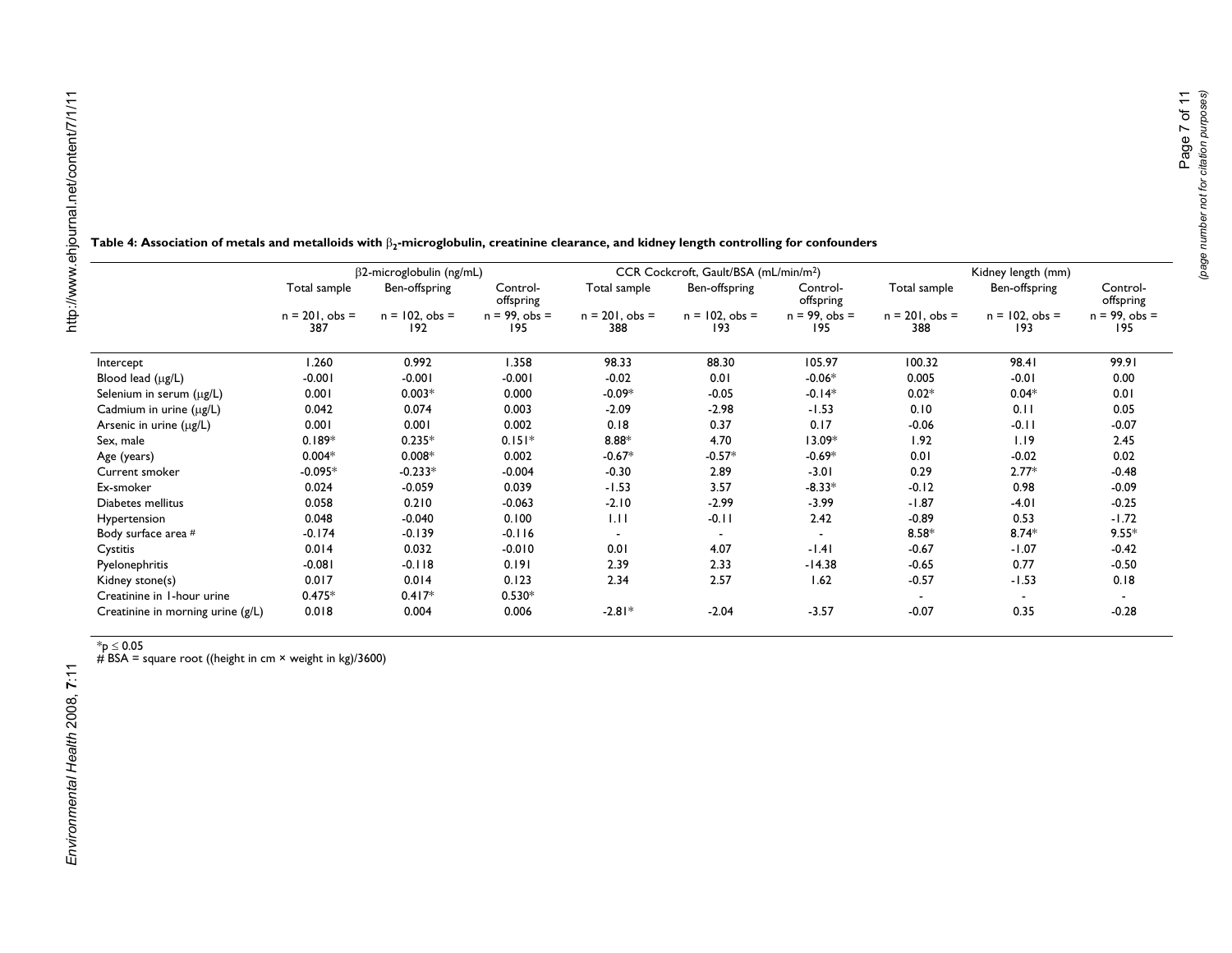We did not find any significant effect of arsenic and metals on kidney cortex width (Table 4). Of the metals and metalloids analyzed, only selenium showed an association with kidney length,  $β_2$ -microglobulin, and the estimated CCR in the models presented in Table 4. Lead gained importance only in the control offspring. Similar to selenium, it seems to decrease CCR.

Higher selenium levels are associated with a longer kidney length in the total group and the BEN offspring. When comparing an individual with 70 μg/L with one having 20 μg/L selenium, on the average kidney length would be increased by 1 mm (50 \*0.02 mm). This is only a small increase compared to the total kidney length (approximately 120 mm). However, in BEN offspring the respective increase is 2 mm (50 \*0.04 mm; Table 4). Selenium seems to decrease CCR in the total group and the control group, but not in BEN offspring. When comparing an individual with 70 μg/L with one having 20 μg/L serum selenium, CCR would be reduced by 4.5 mL/min/m2 (50  $*0.09$  mL/min/m<sup>2</sup>) in the total group. This is a minimal decrease of CCR (range: 54–87 mL/min/m2). In the control group, lead is associated with a decrease (0.14 mL/ min/m<sup>2</sup>). β<sub>2</sub>-microglobulin was log-transformed to achieve a normal distribution. A 50 μg/L increase in selenium would be approximately equivalent to a 1.4% increase in  $β_2$ -microglobuline [10<sup>(50\*0.003)</sup>].

## **Discussion**

Of elements investigated, cadmium and arsenic were associated neither with kidney dimension nor with function (hypotheses 3 and 4). Lead had a negligible effect on CCR (hypothesis 5). Selenium showed weak but significant associations with three of the four kidney parameters tested, namely kidney length, estimated CCR, and  $\beta_2$ microglobulin, but not kidney cortex width.

Our study included only BEN villages. Others think that the soil geochemistry in villages affected and not affected by BEN may be an etiologic factor [14]. It has been suggested that arsenic, cadmium, and lead (Pb) are elevated in the soil of BEN areas, whereas selenium is deficient [12,14,50]. Ecological studies do not take individual exposures into account. Nevertheless, according to these investigations, we would have expected higher levels of arsenic, cadmium, and lead in our participants. To examine whether the levels in our samples were different, we compared these to other reports on metal and metalloid exposures in Bulgaria. Tsolova *et al*., when studying copper-smelter workers, described urine arsenic concentration of 7.73μg/L in a control group [51]. We found approximately 3μg/L in an unexposed population (Table 2). Regarding cadmium, two Bulgarian investigations reported urine levels of 0.8–1.0μg/L [52,53]; we had urine concentrations of 0.6–0.7μg/L. However, adjusted for creatinine, urinary cadmium levels were higher in our Bulgarian samples (approximately 0.85μg/g creatinine) than levels reported for the United States (0.26μg/g creatinine) [54]. Lead blood concentration in our samples was lower (median of 90 μg/L in 2003/4, Table 3) than levels reported for occupational exposures in Bulgaria [53,55]. Selenium levels in this study (range 36–95 μg/L, medians: 56.9 and 72.1; Table 2) were comparable to levels reported in other studies in Bulgaria (57 and 66.5 μg/L) [30,56]. However, serum selenium levels seems to be lower in this rural region of Bulgaria compared to other countries [57,58]. For instance, in the United States, mean selenium levels were 125.7 μg/L. However, in rural regions selenium serum levels are lower; in central France on average 79 μg/L and in sample of rural Serbia on average 38.2 μg/L [57,59]. These concentrations are within the 95% confidence limit of our study (Table 2). In summary, concentrations of arsenic, cadmium, lead, and selenium in our samples were either comparable to concentrations in samples taken from other subpopulations in Bulgaria. Hence, these comparisons do not support the suggestion that BEN families are exposed to higher levels of arsenic, cadmium, selenium, or lead that could contribute to the occurrence of the disease.

Our study subjects were offspring of BEN patients who are likely to have a higher susceptibility of their kidneys to adverse exposures (hypothesis 5). Therefore, we expected to find that some of the elements would be associated with kidney function in BEN offspring. However, compared to controls, BEN offspring were not more affected (Table 4). For lead (Pb) we found a weak association with creatinine clearance, but only in control offspring. Further, since our investigation is based on offspring who have not yet developed the disease, we believe that this excluded behavioral changes such as avoidance of chemicals, which could have distorted the results. Therefore, since prior studies that reported associations between arsenic/metals and BEN had an ecological design or were based on geochemistry analyses, our negative findings suggest that non-epidemiologic studies may have been misleading.

A limitation of our investigation is the high intra-individual variance of kidney parameters. If our analysis would have been based on a single examination, this could have led to biased results. However, we included repeated measurements that took intra-individual variances into account and provided added confidence in our results. In addition, we focused on more stable indicators and did not consider clinical markers such as creatinine in urine, which showed a large variability over time. A second limitation is that offspring of BEN patients were younger (Table 1) and degenerative kidney disorders often occur in older people. Hence, it is possible, that we underesti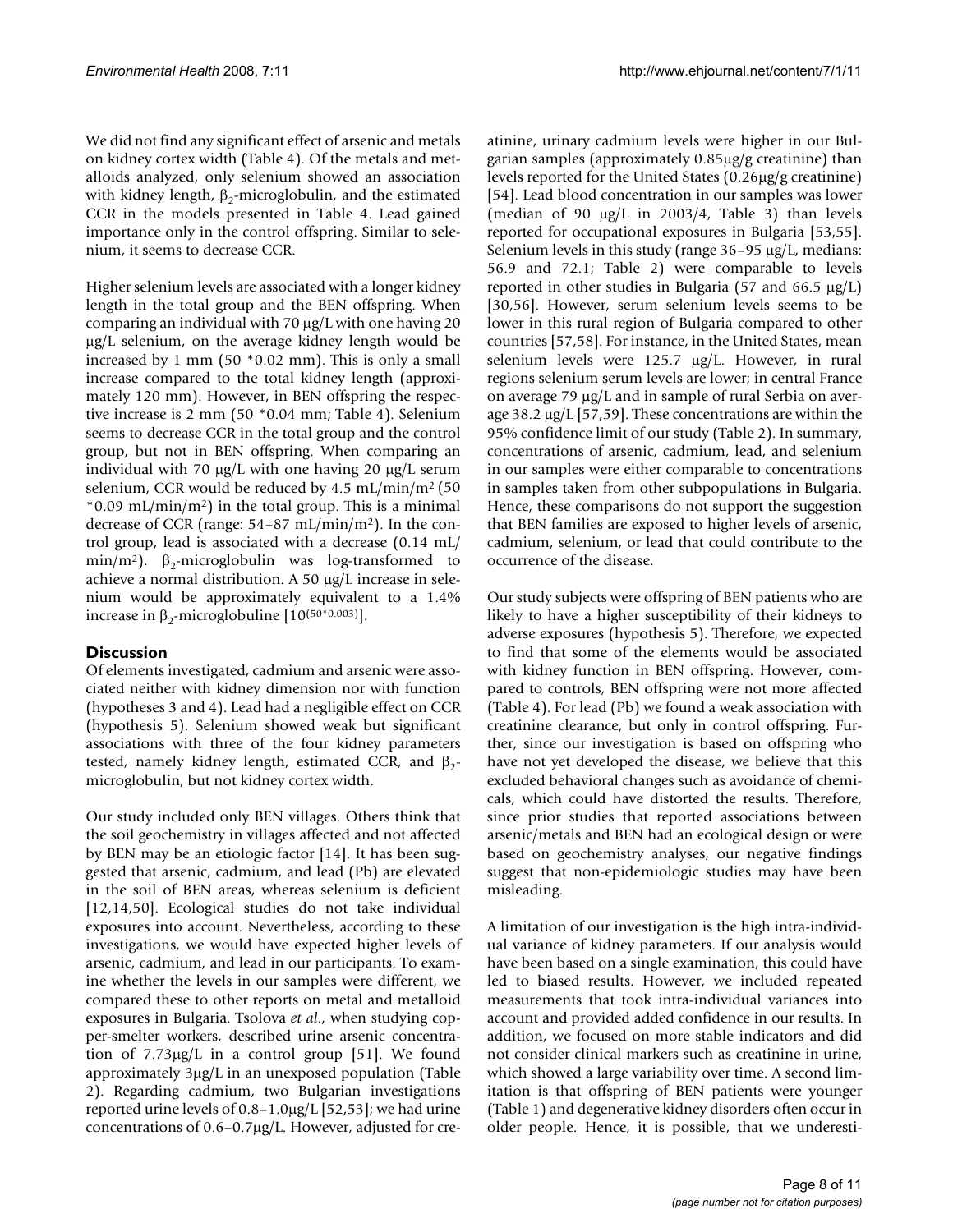mated the effect of the metals/metalloids. Thirdly, as outlined in the introduction, there are no BEN patients born in non-BEN villages. Hence a two-way analysis (metals/ metalloids and BEN-village) is not feasible. Since many new conclusions on what causes BEN have been presented based on aggregative (village data), we preferred a more rigorous testing of risk factors and focused on the association of metal/metalloids and BEN status within villages who are labeled BEN villages.

We are not aware of another study that investigated the association between kidney parameters and selenium in humans. Nevertheless, a recent study on selenium supplementation found an increased risk for type 2 diabetes [60]. Based on other findings, we expected that selenium would have a protective effect (hypothesis 1). However, we found three unexpected findings: Serum selenium was associated with increased  $\beta_2$ -microglobulin, with increased kidney length, and decreased CCR. These may be chance findings. However, the US Agency for Toxic Substances and Disease Registry lists a number of comparable kidney effects in animals following exposure to selenium at levels several hundred times higher than normal human intake [38]. Effects include hydropic degeneration in sheep [61], increases in kidney weights in mice and ducks [62-64], larger Bowman's capsules and minimal papilla degeneration of the kidneys in rats [62,65], and glomerulonephritis and proximal convoluted tubule nephropathy in long-tailed macaques [66].

Recently, Balkan endemic nephropathy has attracted some attention [9-11]. First, a number of potential new risk factors have been presented. Second, its uniqueness in the Balkan regions has been questioned as similar manifestations were observed in other regions too [10], for instance in Sri Lanka [67]. There is a necessity for carefully testing various proposed risk factors and pathological mechanisms. We believe that our study contributes to the evidence that metals and metalloids are no risk factors for BEN. Further studies are necessary to test the claim of other proposed risk factors.

#### **Conclusion**

Our results do not support the hypotheses that cadmium, lead, or arsenic pose a risk for the development of Balkan Endemic Nephropathy. Against the assumption in the literature, selenium was not protective, but a risk factor for all three markers: β2-microglobulin, creatinine clearance, and kidney length. Since comparable associations with anatomical and functional markers were observed in animals, future studies are warranted to investigate selenium effects on the kidney in humans.

#### **Abbreviations**

arsenic (As), atomic absorption spectrometer (AAS), Balkan Endemic Nephropathy (BEN), body surface area (BSA), cadmium (Cd); creatinine clearance rate (CCR), electrodeless discharge lamps (EDL), intra-class correlation coefficient (ICC), lead (Pb), selenium (Se), transverse heated graphite atomizer (THGA)

#### **Competing interests**

The author(s) declare that they have no competing interests.

#### **Authors' contributions**

PD and WK designed the study, analyzed the data, and prepared the manuscript. VS and AB conducted the clinical investigations and helped with the preparation of the paper and the clinical interpretation. RG led the measurements of the metals and metalloids and reviewed the manuscript. ST provided toxicological expertise, help with the implementation of the study, data preparation, analyses, and the writing of the manuscript. All authors have read and approved the final manuscript.

#### **Acknowledgements**

The research was supported by NIH Research Grant # R01 TW06192 funded by the Fogarty International Center and the National Institute of Environmental Health Sciences, National Institutes of Health, USA, awarded to the National Center of Public Health Protection, Sofia, Bulgaria. We thank Susan Davis for revising the manuscript.

#### **References**

- 1. Tanchev Y, Evstatiev Z, Dorossiev D, Pencheva J, Zvetkov G: **Studies on the nephritides in the District of Vratza.** *Savremenna Medicina* 1956, **7(9):**14-29.
- 2. Danilovic V, Djurisic M, Mokranjac M, Stojimirovic B, Zivojinovic J, Stojakovic P: **Porodicna oboljenia bubrega u selu Sopic izvazvana hronicnom intoksikacijom olovom.** *Srpski Arh Tcelok Lek* 1957, **85(10):**1115-1125.
- 3. Danilovic V, Djurisic M, Mokranjac M, Stojimirovic B, Zivojinovic J, Stojakovic P: **[Chronic nephritis caused by poisoning with lead](http://www.ncbi.nlm.nih.gov/entrez/query.fcgi?cmd=Retrieve&db=PubMed&dopt=Abstract&list_uids=13505667)** [via the digestive tract \(flour\).](http://www.ncbi.nlm.nih.gov/entrez/query.fcgi?cmd=Retrieve&db=PubMed&dopt=Abstract&list_uids=13505667) **65(90):**2039-2040.
- 4. Fortza N, Negoescu M: **Nefrita cronica azotemia endo-epidemica.** *Stud Cercet Med* 1961, **1:**217-221.
- 5. Vukelic M, Sostaric B, Belicza M: **[Pathomorphology of Balkan](http://www.ncbi.nlm.nih.gov/entrez/query.fcgi?cmd=Retrieve&db=PubMed&dopt=Abstract&list_uids=1618442) [endemic nephropathy.](http://www.ncbi.nlm.nih.gov/entrez/query.fcgi?cmd=Retrieve&db=PubMed&dopt=Abstract&list_uids=1618442)** *Food Chem Toxicol* 1992, **30(3):**193-200.
- 6. Tanchev Y, Dorossiev D: **The first clinical description of Balkan endemic nephropathy (1956) and its validity 35 years later.** In *Mycotoxins, Endemic Nephropathy and Urinary Tract Tumours* Edited by: Castenagro M, Plestina R, Dirheimer G, Chernozemsky IN, Bartasch H. Lyon: International Agency for Research on Cancer; 1991:21-28.
- 7. Radovanovic Z: **Epidemiological characteristics of Balkan endemic nephropathy in Eastern regions in Yugoslavia.** In *Mycotoxins, Endemic Nephropathy and Urinary Tract Tumours* Edited by: Castenagro M, Plestina R, Dirheimer G, Chernozemsky IN, Bartasch H. Lyon: International Agency for Research on Cancer; 1991:11-20.
- 8. Ganev V, Petropoulos E: **Balkan Endemic Nephropathy and its Putative Environmental and Genetic Causes: A Review.** In *6th International Conference of Environmental Science and Technology: 1999; Pythagorion, Samos, Greece* Edited by: Lekkas T. University of Aegen; 1999:11-21.
- 9. Tatu CA, Orem WH, Finkelman RB, Feder GL: **[The etiology of Bal](http://www.ncbi.nlm.nih.gov/entrez/query.fcgi?cmd=Retrieve&db=PubMed&dopt=Abstract&list_uids=9799184)[kan endemic nephropathy: still more questions than](http://www.ncbi.nlm.nih.gov/entrez/query.fcgi?cmd=Retrieve&db=PubMed&dopt=Abstract&list_uids=9799184) [answers.](http://www.ncbi.nlm.nih.gov/entrez/query.fcgi?cmd=Retrieve&db=PubMed&dopt=Abstract&list_uids=9799184)** *Environ Health Perspect* 1998, **106(11):**689-700.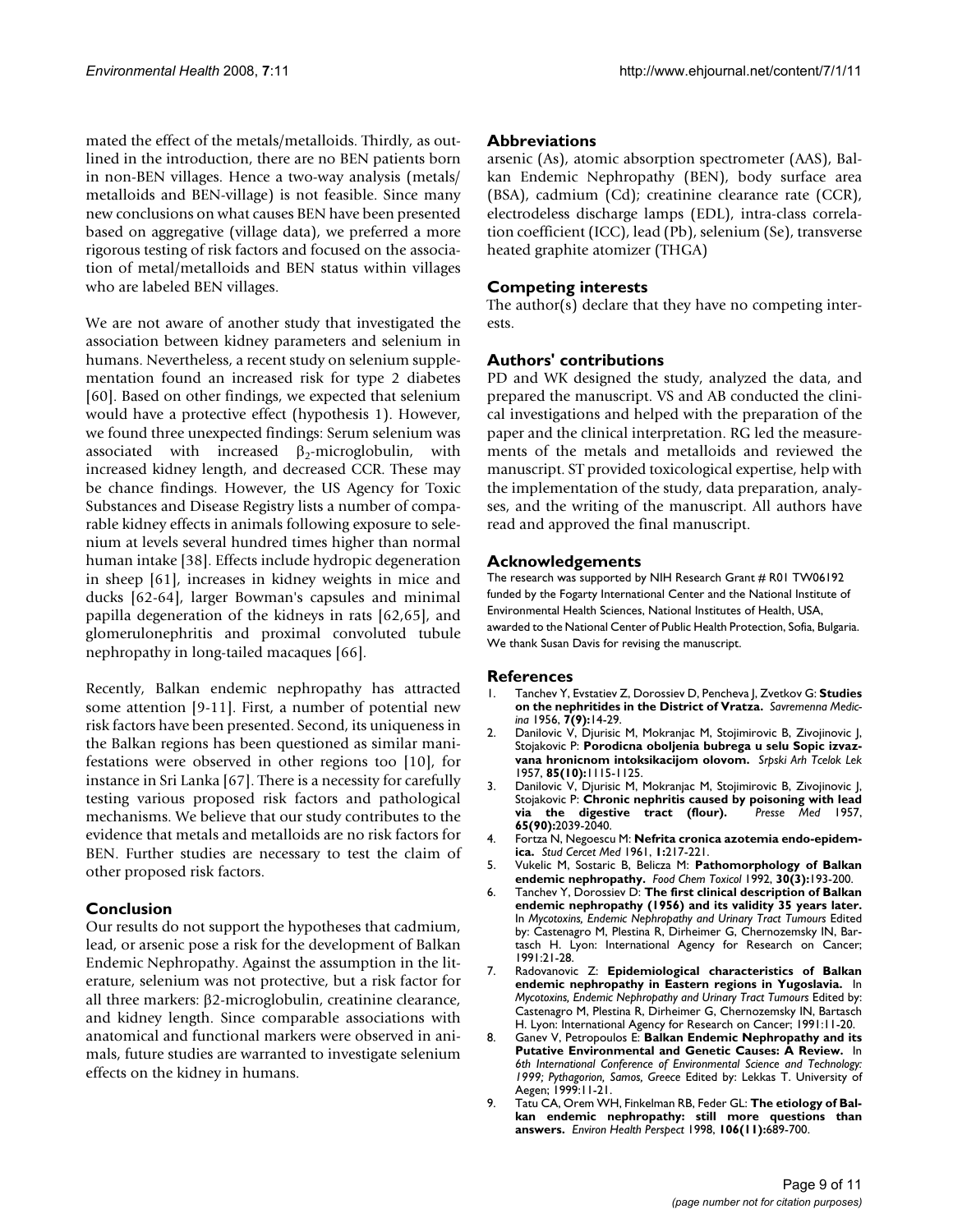- 10. Grollman AP, Jelakovic B: **[Role of environmental toxins in](http://www.ncbi.nlm.nih.gov/entrez/query.fcgi?cmd=Retrieve&db=PubMed&dopt=Abstract&list_uids=17942951) [endemic \(Balkan\) nephropathy. October Zagreb, Croatia.](http://www.ncbi.nlm.nih.gov/entrez/query.fcgi?cmd=Retrieve&db=PubMed&dopt=Abstract&list_uids=17942951)** *J Am Soc Nephrol* 2006, **18(11):**2817-2823.
- 11. Krogh P, Hald B, Plestina R, Ceovic S: **[Balkan \(endemic\) nephrop](http://www.ncbi.nlm.nih.gov/entrez/query.fcgi?cmd=Retrieve&db=PubMed&dopt=Abstract&list_uids=888703)[athy and foodborn ochratoxin A: preliminary results of a sur](http://www.ncbi.nlm.nih.gov/entrez/query.fcgi?cmd=Retrieve&db=PubMed&dopt=Abstract&list_uids=888703)[vey of foodstuffs.](http://www.ncbi.nlm.nih.gov/entrez/query.fcgi?cmd=Retrieve&db=PubMed&dopt=Abstract&list_uids=888703)** *Acta Pathol Microbiol Scand [B]* 1977, **85(3):**238-240.
- 12. Maksimovic Z|: [Selenium deficiency and Balkan endemic neph](http://www.ncbi.nlm.nih.gov/entrez/query.fcgi?cmd=Retrieve&db=PubMed&dopt=Abstract&list_uids=1762324)**[ropathy.](http://www.ncbi.nlm.nih.gov/entrez/query.fcgi?cmd=Retrieve&db=PubMed&dopt=Abstract&list_uids=1762324)** *Kidney Int Suppl* 1991, **34:**S12-14.
- 13. Mihailovic M, Lindberg P, Jovanovic I, Antic D: **[Selenium status of](http://www.ncbi.nlm.nih.gov/entrez/query.fcgi?cmd=Retrieve&db=PubMed&dopt=Abstract&list_uids=1379462) [patients with Balkan endemic nephropathy.](http://www.ncbi.nlm.nih.gov/entrez/query.fcgi?cmd=Retrieve&db=PubMed&dopt=Abstract&list_uids=1379462)** *Biol Trace Elem Res* 1992, **33:**71-77.
- 14. Long DT, Icopini G, Ganev V, Petropoulos E, Havezov I, Voice T, Chou K, Spassov A, Stein A: **[Geochemistry of Bulgarian soils in](http://www.ncbi.nlm.nih.gov/entrez/query.fcgi?cmd=Retrieve&db=PubMed&dopt=Abstract&list_uids=11548071) [villages affected and not affected by Balkan endemic neph](http://www.ncbi.nlm.nih.gov/entrez/query.fcgi?cmd=Retrieve&db=PubMed&dopt=Abstract&list_uids=11548071)[ropathy: a pilot study.](http://www.ncbi.nlm.nih.gov/entrez/query.fcgi?cmd=Retrieve&db=PubMed&dopt=Abstract&list_uids=11548071)** *Int J Occup Med Environ Health* 2001, **14(2):**193-196.
- 15. Nichifor E, Balea M, Rusu G, Melencu M, Ghiordanescu N, Cristescu I, Dovlete C, Sonoc S: **[Studies on the familial character of](http://www.ncbi.nlm.nih.gov/entrez/query.fcgi?cmd=Retrieve&db=PubMed&dopt=Abstract&list_uids=4048803) [endemic Balkan nephropathy. Possible role of the toxic](http://www.ncbi.nlm.nih.gov/entrez/query.fcgi?cmd=Retrieve&db=PubMed&dopt=Abstract&list_uids=4048803) hydric factor in the determination of "familial agglomera[tions" in endemic Balkan nephropathy.](http://www.ncbi.nlm.nih.gov/entrez/query.fcgi?cmd=Retrieve&db=PubMed&dopt=Abstract&list_uids=4048803)** *Med Interne* 1985, **23(3):**229-237.
- 16. Arsenovic A, Bukvic D, Trbojevic S, Maric I, Djukanovic L: **[Detection](http://www.ncbi.nlm.nih.gov/entrez/query.fcgi?cmd=Retrieve&db=PubMed&dopt=Abstract&list_uids=15731549) [of renal dysfunctions in family members of patients with Bal](http://www.ncbi.nlm.nih.gov/entrez/query.fcgi?cmd=Retrieve&db=PubMed&dopt=Abstract&list_uids=15731549)[kan endemic nephropathy.](http://www.ncbi.nlm.nih.gov/entrez/query.fcgi?cmd=Retrieve&db=PubMed&dopt=Abstract&list_uids=15731549)** *Am J Nephrol* 2005, **25(1):**50-54.
- 17. Mitic-Zlatkovic M, Cukuranovic R, Lecic N, Stefanovic V: **[Urinary](http://www.ncbi.nlm.nih.gov/entrez/query.fcgi?cmd=Retrieve&db=PubMed&dopt=Abstract&list_uids=10965533) [creatinine excretion in children from families with Balkan](http://www.ncbi.nlm.nih.gov/entrez/query.fcgi?cmd=Retrieve&db=PubMed&dopt=Abstract&list_uids=10965533) endemic nephropathy: evidence for genetic predisposition [to the disease.](http://www.ncbi.nlm.nih.gov/entrez/query.fcgi?cmd=Retrieve&db=PubMed&dopt=Abstract&list_uids=10965533)** *Pathol Biol (Paris)* 2000, **48(6):**554-557.
- 18. Stefanovic V, Cukuranovic R, Mitic-Zlatkovic M, Hall PW: **[Increased](http://www.ncbi.nlm.nih.gov/entrez/query.fcgi?cmd=Retrieve&db=PubMed&dopt=Abstract&list_uids=12432433) [urinary albumin excretion in children from families with Bal](http://www.ncbi.nlm.nih.gov/entrez/query.fcgi?cmd=Retrieve&db=PubMed&dopt=Abstract&list_uids=12432433)[kan nephropathy.](http://www.ncbi.nlm.nih.gov/entrez/query.fcgi?cmd=Retrieve&db=PubMed&dopt=Abstract&list_uids=12432433)** *Pediatr Nephrol* 2002, **17(11):**913-916.
- 19. Stefanovic V, Mitic-Zlatkovic M, Cukuranovic R, Vlahovic P: **[Increased urinary protein excretion in children from families](http://www.ncbi.nlm.nih.gov/entrez/query.fcgi?cmd=Retrieve&db=PubMed&dopt=Abstract&list_uids=14694272) [with balkan endemic nephropathy.](http://www.ncbi.nlm.nih.gov/entrez/query.fcgi?cmd=Retrieve&db=PubMed&dopt=Abstract&list_uids=14694272)** *Nephron Clin Pract* 2003, **95(4):**c116-120.
- 20. Djukanovic L, Bukvic D, Maric I: **[Creatinine clearance and kidney](http://www.ncbi.nlm.nih.gov/entrez/query.fcgi?cmd=Retrieve&db=PubMed&dopt=Abstract&list_uids=15224801) [size in Balkan endemic nephropathy patients.](http://www.ncbi.nlm.nih.gov/entrez/query.fcgi?cmd=Retrieve&db=PubMed&dopt=Abstract&list_uids=15224801)** *Clin Nephrol* 2004, **61(6):**384-386.
- 21. Hall PW, Vasiljevic M: **[Beta 2 -microglobulin excretion as an](http://www.ncbi.nlm.nih.gov/entrez/query.fcgi?cmd=Retrieve&db=PubMed&dopt=Abstract&list_uids=4122858) [index of renal tubular disorders with special reference to](http://www.ncbi.nlm.nih.gov/entrez/query.fcgi?cmd=Retrieve&db=PubMed&dopt=Abstract&list_uids=4122858) [endemic B alkan nephropathy.](http://www.ncbi.nlm.nih.gov/entrez/query.fcgi?cmd=Retrieve&db=PubMed&dopt=Abstract&list_uids=4122858)** *J Lab Clin Med* 1973, **81(6):**897-904.
- 22. Karlsson FA, Lenkei R: **[Urinary excretion of albumin and beta](http://www.ncbi.nlm.nih.gov/entrez/query.fcgi?cmd=Retrieve&db=PubMed&dopt=Abstract&list_uids=80021) [2-microglobulin in a population from an area where Balkan](http://www.ncbi.nlm.nih.gov/entrez/query.fcgi?cmd=Retrieve&db=PubMed&dopt=Abstract&list_uids=80021) [nephropathy is endemic.](http://www.ncbi.nlm.nih.gov/entrez/query.fcgi?cmd=Retrieve&db=PubMed&dopt=Abstract&list_uids=80021)** *Scand J Clin Lab Invest* 1977, **37(2):**169-173.
- 23. Hrabar A, Aleraj B, Ceovic S, Cvoriscec D, Vacca C, Hall PW 3rd: **[Beta 2-microglobulin studies in endemic Balkan nephropa](http://www.ncbi.nlm.nih.gov/entrez/query.fcgi?cmd=Retrieve&db=PubMed&dopt=Abstract&list_uids=1762330)[thy.](http://www.ncbi.nlm.nih.gov/entrez/query.fcgi?cmd=Retrieve&db=PubMed&dopt=Abstract&list_uids=1762330)** *Kidney Int Suppl* 1991, **34:**S38-40.
- 24. Hrabar A, Aleraj B, Ceovic S, Cvoriscec D, Vacca C, Hall PW 3rd: **[A](http://www.ncbi.nlm.nih.gov/entrez/query.fcgi?cmd=Retrieve&db=PubMed&dopt=Abstract&list_uids=1762332) [fifteen year cohort based evaluation of beta 2-microglobulin](http://www.ncbi.nlm.nih.gov/entrez/query.fcgi?cmd=Retrieve&db=PubMed&dopt=Abstract&list_uids=1762332) [as an early sign of Balkan endemic nephropathy.](http://www.ncbi.nlm.nih.gov/entrez/query.fcgi?cmd=Retrieve&db=PubMed&dopt=Abstract&list_uids=1762332)** *Kidney Int Suppl* 1991, **34:**S41-43.
- 25. Stefanovic V, Mitic-Zlatkovic M, Cukuranovic R, Miljkovic P, Pavlovic NM, Vlahovic P: **[Beta 2-microglobulin in patients with Balkan](http://www.ncbi.nlm.nih.gov/entrez/query.fcgi?cmd=Retrieve&db=PubMed&dopt=Abstract&list_uids=1762327) [nephropathy and in healthy members of their families.](http://www.ncbi.nlm.nih.gov/entrez/query.fcgi?cmd=Retrieve&db=PubMed&dopt=Abstract&list_uids=1762327)** *Kidney Int Suppl* 1991, **34:**S21-26.
- 26. Jevremovic I, Jankovic S, Radovanovic Z, Danilovic V, Velimirovic D, Naumovic T, Vacca C, Stamenkovic M, Bukvic D, Stojanovic V, Trbojevic S: **[Beta 2-microglobulinuria in a population exposed to](http://www.ncbi.nlm.nih.gov/entrez/query.fcgi?cmd=Retrieve&db=PubMed&dopt=Abstract&list_uids=1762329) [Balkan endemic nephropathy: inferences from repeated](http://www.ncbi.nlm.nih.gov/entrez/query.fcgi?cmd=Retrieve&db=PubMed&dopt=Abstract&list_uids=1762329) [cross-sectional studies.](http://www.ncbi.nlm.nih.gov/entrez/query.fcgi?cmd=Retrieve&db=PubMed&dopt=Abstract&list_uids=1762329)** *Kidney Int Suppl* 1991, **34:**S35-37.
- 27. Schardijn GH, Statius van Eps LW: **[Beta 2-microglobulin: its sig](http://www.ncbi.nlm.nih.gov/entrez/query.fcgi?cmd=Retrieve&db=PubMed&dopt=Abstract&list_uids=3323598)[nificance in the evaluation of renal function.](http://www.ncbi.nlm.nih.gov/entrez/query.fcgi?cmd=Retrieve&db=PubMed&dopt=Abstract&list_uids=3323598)** *Kidney Int* 1987, **32(5):**635-641.
- 28. Dimitrov P, Tsolova S, Georgieva R, Bozhilova D, Simeonov V, Bonev A, Karmaus W: **[Clinical markers in adult offspring of families](http://www.ncbi.nlm.nih.gov/entrez/query.fcgi?cmd=Retrieve&db=PubMed&dopt=Abstract&list_uids=16407881) [with and without Balkan Endemic Nephropathy.](http://www.ncbi.nlm.nih.gov/entrez/query.fcgi?cmd=Retrieve&db=PubMed&dopt=Abstract&list_uids=16407881)** *Kidney Int* 2006, **69(4):**723-729.
- 29. Cannon DJ: **Heavy metal analysis.** In *Clinical laboratory medicine* Edited by: Tilton RC, Balows A, Hohnadel DC, Reiss RF. St. Louis, MI: Mosby-Year Book, Inc; 1992:1207.
- 30. Tsalev D: **Atomic absorption spectrometry in occupational and environmental health practice.** *Volume 3*. Boca Raton, Florida: CRC Press, Inc; 1995.
- 31. **Agency for Toxic Substances and Disease Registry. Toxicological profile for arsenic (Draft for public comment)** [[http:/](http://www.atsdr.cdc.gov/toxprofiles/tp2.html) [/www.atsdr.cdc.gov/toxprofiles/tp2.html](http://www.atsdr.cdc.gov/toxprofiles/tp2.html)]
- 32. Lauwerys R, Hoet P: **Industrial chemical exposure: Guidelines for biological monitoring.** 2nd edition. Boca Raton, FL: Lewis Publishers; 1993.
- 33. Rossi LC, Clemente GF, Santaroni G: **[Mercury and selenium dis](http://www.ncbi.nlm.nih.gov/entrez/query.fcgi?cmd=Retrieve&db=PubMed&dopt=Abstract&list_uids=1275561)[tribution in a defined area and in its population.](http://www.ncbi.nlm.nih.gov/entrez/query.fcgi?cmd=Retrieve&db=PubMed&dopt=Abstract&list_uids=1275561)** *Arch Environ Health* 1976, **31(3):**160-165.
- 34. Schroeder HA, Frost DV, Balassa JJ: **[Essential trace metals in](http://www.ncbi.nlm.nih.gov/entrez/query.fcgi?cmd=Retrieve&db=PubMed&dopt=Abstract&list_uids=4926392) [man: selenium.](http://www.ncbi.nlm.nih.gov/entrez/query.fcgi?cmd=Retrieve&db=PubMed&dopt=Abstract&list_uids=4926392)** *J Chronic Dis* 1970, **23(4):**227-243.
- 35. Neve J, Hanocq M, Molle L: **[\[Application to various biological](http://www.ncbi.nlm.nih.gov/entrez/query.fcgi?cmd=Retrieve&db=PubMed&dopt=Abstract&list_uids=7452439) [samples of a new method for selenium determination](http://www.ncbi.nlm.nih.gov/entrez/query.fcgi?cmd=Retrieve&db=PubMed&dopt=Abstract&list_uids=7452439) [\(author's transl\)\].](http://www.ncbi.nlm.nih.gov/entrez/query.fcgi?cmd=Retrieve&db=PubMed&dopt=Abstract&list_uids=7452439)** *J Pharm Belg* 1980, **35(5):**345-350.
- 36. Raghunath R, Tripathi RM, Mahapatra S, Sadasivan S: **[Selenium lev](http://www.ncbi.nlm.nih.gov/entrez/query.fcgi?cmd=Retrieve&db=PubMed&dopt=Abstract&list_uids=11874044)[els in biological matrices in adult population of Mumbai,](http://www.ncbi.nlm.nih.gov/entrez/query.fcgi?cmd=Retrieve&db=PubMed&dopt=Abstract&list_uids=11874044) [India.](http://www.ncbi.nlm.nih.gov/entrez/query.fcgi?cmd=Retrieve&db=PubMed&dopt=Abstract&list_uids=11874044)** *Sci Total Environ* 2002, **285(1–3):**21-27.
- 37. Longnecker MP, Stram DO, Taylor PR, Levander OA, Howe M, Veillon C, McAdam PA, Patterson KY, Holden JM, Morris JS, *et al.*: **[Use](http://www.ncbi.nlm.nih.gov/entrez/query.fcgi?cmd=Retrieve&db=PubMed&dopt=Abstract&list_uids=8793364) [of selenium concentration in whole blood, serum, toenails,](http://www.ncbi.nlm.nih.gov/entrez/query.fcgi?cmd=Retrieve&db=PubMed&dopt=Abstract&list_uids=8793364) [or urine as a surrogate measure of selenium intake.](http://www.ncbi.nlm.nih.gov/entrez/query.fcgi?cmd=Retrieve&db=PubMed&dopt=Abstract&list_uids=8793364)** *Epidemiology* 1996, **7(4):**384-390.
- 38. Agency for Toxic Substances and Disease Registry: **Toxicological Profile for Selenium.** In *Agency for Toxic Substances and Disease Registry – Division of Toxicology/Toxicology Information Branch* Atlanta, GA; 2003.
- 39. NHANES: **National Health and Nutrition Examination Survey: Documentation, Codebook, and Frequencies. Laboratory Component: Erythrocyte Protoporphyrin and Selenium. Survey years: 2003–2004.** 2007:1-12.
- 40. Danilovic V: **Dijagnoza endemske nefropatije.** *Radovi XLVIII Od med nauka Akadnauka i umj BiH, Sarajevo* 1973, **17:**53-64.
- 41. WHO: **World Health Organization-International Society of Hypertension guidelines for the management of hypertension.** 1999 [<http://new.euromise.org/mgt/who1999/who1999.html>].
- 42. Cockcroft DW, Gault MH: **[Prediction of creatinine clearance](http://www.ncbi.nlm.nih.gov/entrez/query.fcgi?cmd=Retrieve&db=PubMed&dopt=Abstract&list_uids=1244564) [from serum creatinine.](http://www.ncbi.nlm.nih.gov/entrez/query.fcgi?cmd=Retrieve&db=PubMed&dopt=Abstract&list_uids=1244564)** *Nephron* 1976, **16(1):**31-41.
- 43. Tsalev DL, Lampugnani L, Georgieva R, Chakarova K, Petrov I: **Electrothermal atomic absorption spectrometric determination of cadmium and lead with stabilized phosphate deposited on permanently modified platforms.** *Talanta* 2002, **58(2):**331-340.
- Tsalev DL, Lampugnani L, D'Ulivo A, Petrov II Jr, Georgieva R, Marcucci K, Zamboni R: **Electrothermal atomic absorption spectrometric determination of selenium in biological fluids with rhodium modifier compared with hydride generation atomic spectrometric techniques.** *Microchemical Journal* 2001, **70(2):**103-113.
- 45. Georgieva R, Petrov P, Lampugnani L, Tsalev D: **Atomic Absorption Spectrometric Determination of Arsenic in Urine.** *2nd Black Sea Basin Conference on Analytical Chemistry: 2003; Sile-Istanbul, Turkey, September 14–17, 2003: Book of Abstracts* 2003:218.
- 46. **The Seventh Report of the Joint National Committee on Prevention, Detection, Evaluation, and Treatment of High Blood Pressure (JNC 7)** 2004 [\[http://www.nhlbi.nih.gov/guide](http://www.nhlbi.nih.gov/guidelines/hypertension/jnc7full.htm) [lines/hypertension/jnc7full.htm\]](http://www.nhlbi.nih.gov/guidelines/hypertension/jnc7full.htm). Washington: U.S. Department of Health and Human Services
- 47. Little RC, Miliken G, Stroup W, Wolfinger R: **SAS System for mixed models.** Cary, NC.: SAS Institute Inc; 1996.
- 48. SAS-Institute: **SAS/STAT Software, v.9.1.** Cary, NC: SAS Institute Inc; 2006.
- 49. Schisterman EF, Whitcomb BW, Louis GM, Louis TA: **[Lipid adjust](http://www.ncbi.nlm.nih.gov/entrez/query.fcgi?cmd=Retrieve&db=PubMed&dopt=Abstract&list_uids=16002372)[ment in the analysis of environmental contaminants and](http://www.ncbi.nlm.nih.gov/entrez/query.fcgi?cmd=Retrieve&db=PubMed&dopt=Abstract&list_uids=16002372) [human health risks.](http://www.ncbi.nlm.nih.gov/entrez/query.fcgi?cmd=Retrieve&db=PubMed&dopt=Abstract&list_uids=16002372)** *Environ Health Perspect* 2005, **113(7):**853-857.
- 50. Angelieva R, Mladenova S: **Trace Elements in Soil, Foodplants and Drinking Water in the Endemic Nephropathy Region in Bulgaria.** In *Proceedings of the 4th symposium on Endemic (Balkan) Nephropathy, Nis Volume 59*. Yugoslavia: Institute of Nephrology and Hemodialysis, Faculty of Medicine, University of Nis, Nis, Yugoslavia; 1979:61.
- 51. Tsolova S, Zaprianov Z, Dimitrov TS, Georgieva R, Khinkova L, Petrov I, Nikolova L: **[\[The assessment of arsenic exposure in](http://www.ncbi.nlm.nih.gov/entrez/query.fcgi?cmd=Retrieve&db=PubMed&dopt=Abstract&list_uids=8524736) [copper smelting\].](http://www.ncbi.nlm.nih.gov/entrez/query.fcgi?cmd=Retrieve&db=PubMed&dopt=Abstract&list_uids=8524736)** *Probl Khig* 1995, **20:**128-138.